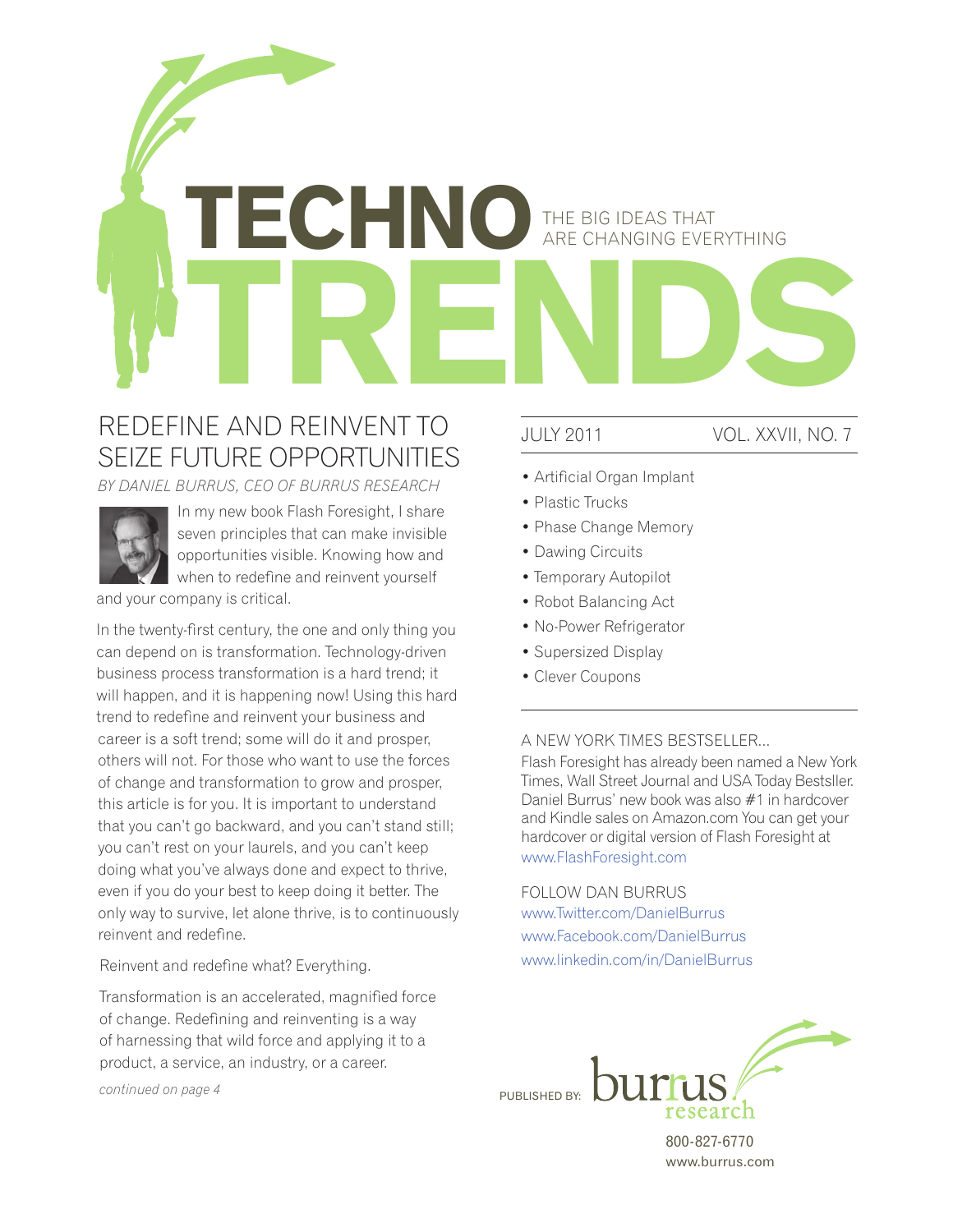## THE BIG IDEAS THAT ARE CHANGING EVERYTHING **TRENDS**

**TECHNO** 

## REDEFINE AND REINVENT *(continued from page 1)*

Redefining and reinventing mean seizing the opportunity to rewrite your own history—before a competitor does it for you.

Lee Iacocca and Hal Sperlich reinvented an entire marketplace back in 1983 when they redefined the family station wagon. At the time, station wagon sales were not growing, even though baby boomers were in their prime childbearing years and the nation was bursting with new families. Why? Because even though baby boomers needed a set of wheels with substantial family room, they did not want to look and act just like their parents.

But vans? They were kind of cool (at the time)—and more importantly, their parents never drove vans. Chrysler introduced the Dodge Caravan in November 1983, creating an entire automotive category—the minivan—that would continue to dominate for the next quarter century. It was a stroke of flash foresight, based on the hard trend of baby boomers and their needs (along with the eternal insight that people don't want to look or act like their parents).

Reinventing has always been a powerful strategy. But in the past, corporate and product reinvention was an option; today it is an imperative. We live today in a unique context, an environment we've never seen or experienced before. We have never had this kind of processing power and bandwidth, this kind of runaway acceleration in technological capacity, and it has completely transformed our relationship to the concept of stability. In the past, stability and change were two contrasting states: when you achieved stability, you did so despite change. Today change itself has become an integral part of stability: today you can achieve stability only by embracing change as a continuous and permanent state.

But even change itself has changed. Information and new knowledge now travel around the world at the speed of light, and technological innovation proceeds at close to the speed of thought. Today you cannot just reinvent now and then: to survive and thrive in a time of vertical change, you have to be redefining and reinventing yourself, your business, and your career continuously.

If you are a business, this means you have an urgent question in front of you every day: are your customers changing faster than you are? Are they learning faster than you are? Because they are changing and learning fast—and if you are not already designing and providing the solutions to the problem they are going to have next week and next year, you are behind a curve you cannot afford to be behind. And this is true whether you are an individual, a small business, or a multinational corporation.

Thus, the question becomes, will we let ourselves see the opportunities and become motivated by foresight, or wait until we are seeing the crises happen before our eyes, and become motivated by hindsight? It's time to stop mourning the "good old days" and start reinventing the new ones.

## Technology News Highlights

## ARTIFICIAL ORGAN IMPLANT

A 36-year old man, who was suffering from late stage tracheal cancer, is the first patient in history to receive a permanent artificial organ implant – a trachea made from a synthetic nanocomposite scaffold seeded with his own stem cells. Just as remarkable is the fact that it took only two days to create the new windpipe using a specially designed bioreactor produced by Harvard Bioscience. The concept of implanting synthetically engineered organs – known as regenerative medicine – opens up a whole new field of therapeutic options for a variety of fatal and degenerative diseases. Although there are other documented cases of successful tracheal implants, all of them relied on human donor organs. The ability to use the patient's own stem cells grown over a synthetic scaffolds means that patients will not have to wait for a suitable donor, greatly improving their chances of survival. This is particularly significant for children where the number of available donors is far lower. And because the cells used to construct the organ come from the recipient, rejection is highly unlikely.

*For information: Paolo Macchiarini, Karolinska Institute, SE-171 77, Stockholm, Sweden; phone: +46-8-524-800-00; fax: +46-8-31- 1101; email: [paolo.macchiarini@ki.se; W](mailto:paolo.macchiarini@ki.se)eb site: [www.ki.se](http://www.ki.se) or [www.harvardbioscience.com](http://www.harvardbioscience.com)*

## PLASTIC TRUCKS

Until electric vehicle technologies advance to the point where they are able to meet the power and range demands of a delivery truck, UPS has decided to take another approach to improve mileage of their fleet vehicles. Prototypes trucks made from lightweight ABS plastic are

© Burrus Research, Inc. 2/4 [www.burrus.com](http://www.burrus.com)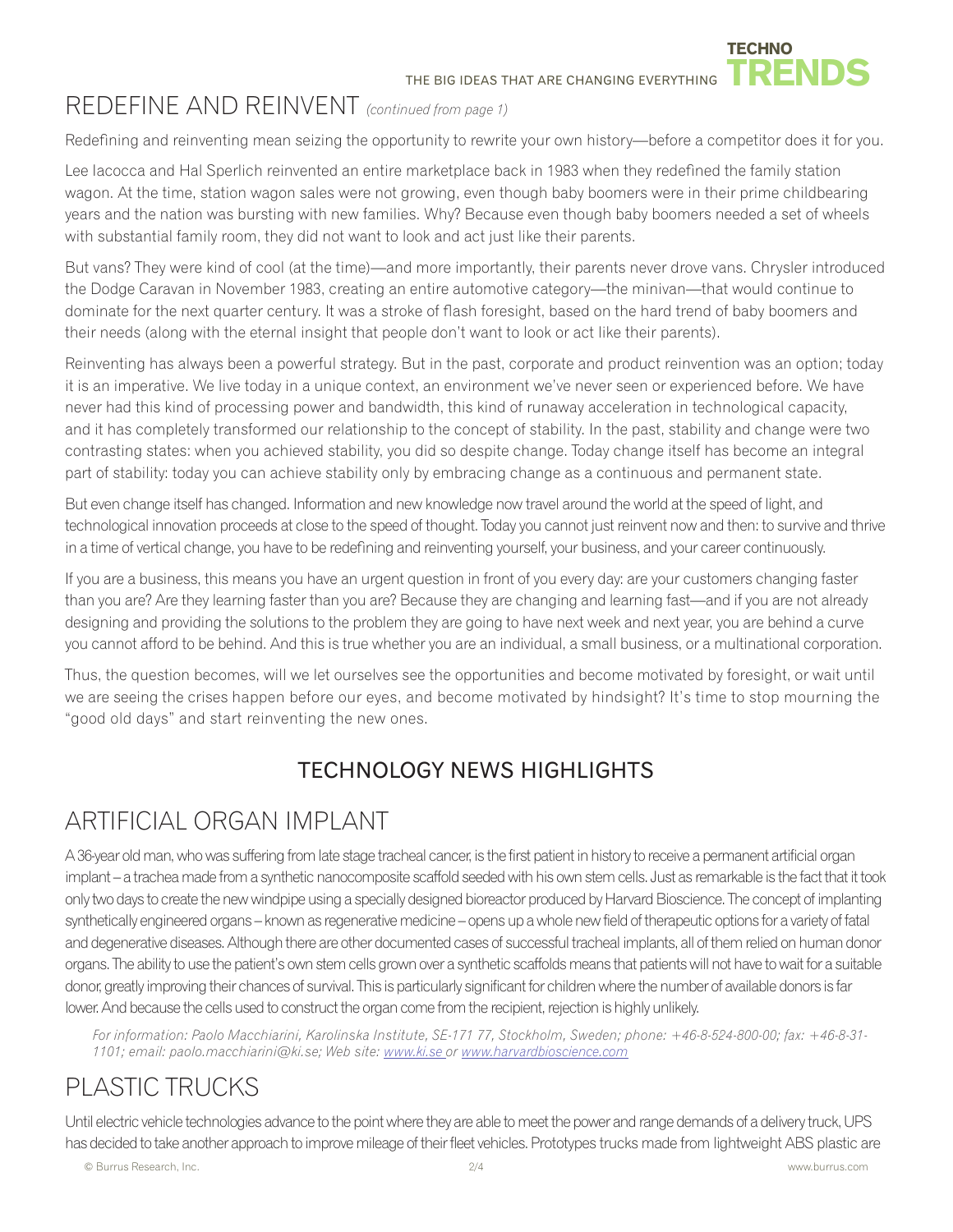#### THE BIG IDEAS THAT ARE CHANGING EVERYTHING



currently undergoing testing, and the results are pretty impressive. First of all, they've been able to reduce the overall vehicle weight by 1000 pounds compared to those built using traditional sheet metal body parts. In addition to increasing mileage by up to 40 percent, improvements in overall vehicle efficiency have enabled a reduction in engine size (from 200-horsepower to 150-horsepower) without sacrificing power. The modular plastic body parts will also translate into more efficient servicing, as they are more resistant to dents and can be replaced easily, quickly and inexpensively. Most importantly, all of these benefits can be realized in the very near future, as the newly designed trucks could start rolling off the line as early as 2012.

*For information: United Parcel Service, 55 Glenlake Parkway NE, Atlanta, GA 30328; phone: 404-828-7123 or 800-742-5877; Web site: [www.ups.com or](http://www.ups.com) [www.pressroom.ups.com](http://www.pressroom.ups.com)* 

## PHASE CHANGE MEMORY

Researchers recently demonstrated a way to make phase change memory (PCM) stable over long periods of time, a breakthrough that could someday replace flash for non-volatile memory applications. Phase change memory takes advantage of the fact that the resistance of a material changes when it changes phases. In the case of PCM, the material exhibits a high resistance in the crystalline state, and a lower resistance in the amorphous state. This allows multiple bits of memory to be stored in a given cell, greatly increasing storage capacity. The problem has been that, in the amorphous phase, resistance tends to drift over long periods of time, which leads to errors in reading the data. The new technology takes this into consideration, coding the data in a way that is tolerant to changes in resistance.

*For information: IBM Research GmbH, Saumerstrasse 4, CH-8803, Ruschlikon, Switzerland; phone: +41-44-724-8111; fax: +41-44-724- 8911; Web site: [www.zurich.ibm.com](http://www.zurich.ibm.com)*

## DRAWING CIRCUITS

A new type of metal ink has been developed that remains liquid inside the barrel of a ballpoint pen, but dries after being applied to paper or other substrates, leaving behind a conductive silver "wire." The ink can then be used to interconnect components, creating bendable electronic circuits. The liquid is made from silver nanoparticles, suspended in a liquid. Cellulose is also added to give it a more "inky" viscosity. Circuits are simply drawn by hand using a pen and can be customized to conform to small, irregularly shaped surfaces. The device is also cheaper, more portable, and easier to use than computer-driven technologies such as 3D printers. Best of all, the circuits are very robust. In a laboratory test, it took several thousand folds to break the conductive lines on a piece of paper.

*For information: Jennifer Lewis, University of Illinois at Urbana-Champaign, Materials Science and Engineering phone: 217-244- 4973; fax: 217-333-2736; email: [jalewis@illinois.edu; W](mailto:jalewis@illinois.edu)eb site: [www.matse.illinois.edu](http://www.matse.illinois.edu)*

## TEMPORARY AUTOPILOT

In another step forward for driverless car technology, Volkswagen recently announced the development of their new Temporary Autopilot Program (TAP). The product of a European Union research project known as HAVEit (Highly Automated Vehicles for Intelligent Transport), the goal is to prevent accidents resulting from inattentive drivers by providing semi-automatic control of an automobile at speeds up to 80 miles per hour. A radar system, laser scanner and ultrasonic sensors combined with features such as adaptive cruise control and side monitoring will enable a TAP-equipped vehicle to maintain a safe distance from the car in front of it, stay centered in its lane by checking lane markers, and slow down as it approaches a bend in the road. However, at any time, a driver can override the automatic features and take control of the vehicle.

For information: Volkswagen AG, Werk Wolfsburg, Brieffach 1470, 38436 Wolfsburg, Germany; fax: +49-5931-9-70687; Web site: [www.](http://www.vw.com/en.html) *[vw.com/en.html or](http://www.vw.com/en.html) [www.volkswagen.com](http://www.volkswagen.com)* 

## ROBOT BALANCING ACT

Engineers in Krakow, Poland recently debuted a robot that can balance on one wheel, even while it's stationary. Previous attempts to design a mono-wheel robot typically used gyroscopes and multiple wheels to solve the problem of balance, but those approaches require considerably more energy to keep the wheels spinning continuously. The new design simply uses a weighted lever that can tilt from side-to-side to provide the needed counterbalance. The robot's motor, battery, sensors and